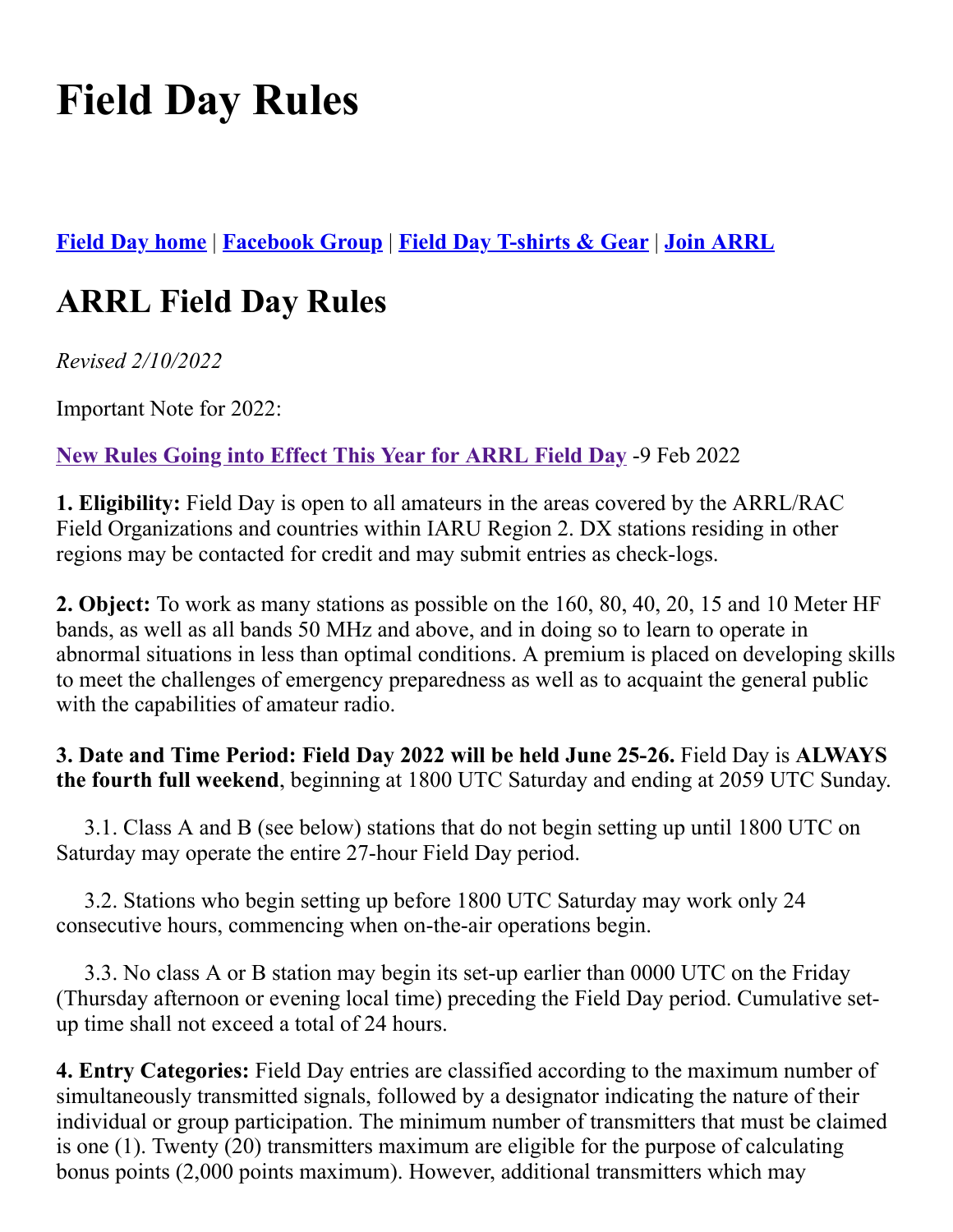legitimately be used simultaneously will determine your entry category classification, but will not earn additional bonus points (i.e. 22 transmitters  $= 22A$ ). The use of switching systems that allow for lock-outs in order to use multiple transmitters (i.e., an "octopus") in an attempt to enter a lower-number-of-transmitters class are prohibited (i.e. using 2 transmitters that can transmit simultaneously, with two operators, and a lock-out system and entering class 1A). The use of simulcasting devices which allow a single operator to key and transmit on more than one transmitter at a time, is prohibited. **Bonus stations, such as the GOTA station and satellite station do not count towards determining the number of transmitters for the class and do not qualify for transmitter bonus points.**

**4.1. (Class A) Club / non-club portable:** Club or a non-club group of three or more persons set up specifically for Field Day. Such stations must be located in places that are not regular station locations and must not use facilities installed for permanent station use, or use any structure installed permanently for Field Day. A single licensee or trustee for the entry is responsible for the group entry. All equipment (including antennas) must lie within a circle whose diameter does not exceed 300 meters (1000 feet). To be listed as Class A, all contacts must be made with transmitter(s) and receiver(s) operating independent of commercial power mains. Entrants whom for any reason operate a transmitter or receiver from a commercial main for one or more contacts will be listed separately as Class A-Commercial.

# **Class A stations are now limited to 100 W Peak Envelope Power (PEP) transmitter output.**

**4.1.1. Get-On-The-Air (GOTA) Station.** Any Class A (or F) entry whose transmitter classification is two or more transmitters may also operate one additional station without changing its base entry category, known as the GET-ON-THE-AIR (GOTA) station. **This GOTA station may operate on any Field Day band, HF or VHF, but is limited to one GOTA station transmitted signal at any time.**

4.1.1.1. This station **must use a different callsign** from the primary Field Day station. The GOTA station must use the same callsign for the duration of the event regardless if operators change. **The GOTA station uses the same exchange as its parent.**

4.1.1.2. The GOTA station may be operated by any person licensed since the previous year's Field Day, regardless of license class. It may also be operated by a generally inactive licensee. Non-licensed persons may participate under the direct supervision of an appropriate control operator. A list of operators and participants must be included on the required summary sheet to ARRL HQ.

 4.1.1.3. As per FCC rules, this station must have a valid control operator present at the control point if operating beyond the license privileges of the participant using the station.

4.1.1.4. The maximum transmitter output power for the GOTA station shall be 100 watts. If the primary Field Day group is claiming the QRP multiplier level of 5, the maximum transmitter output power of the GOTA station may not exceed 5 watts.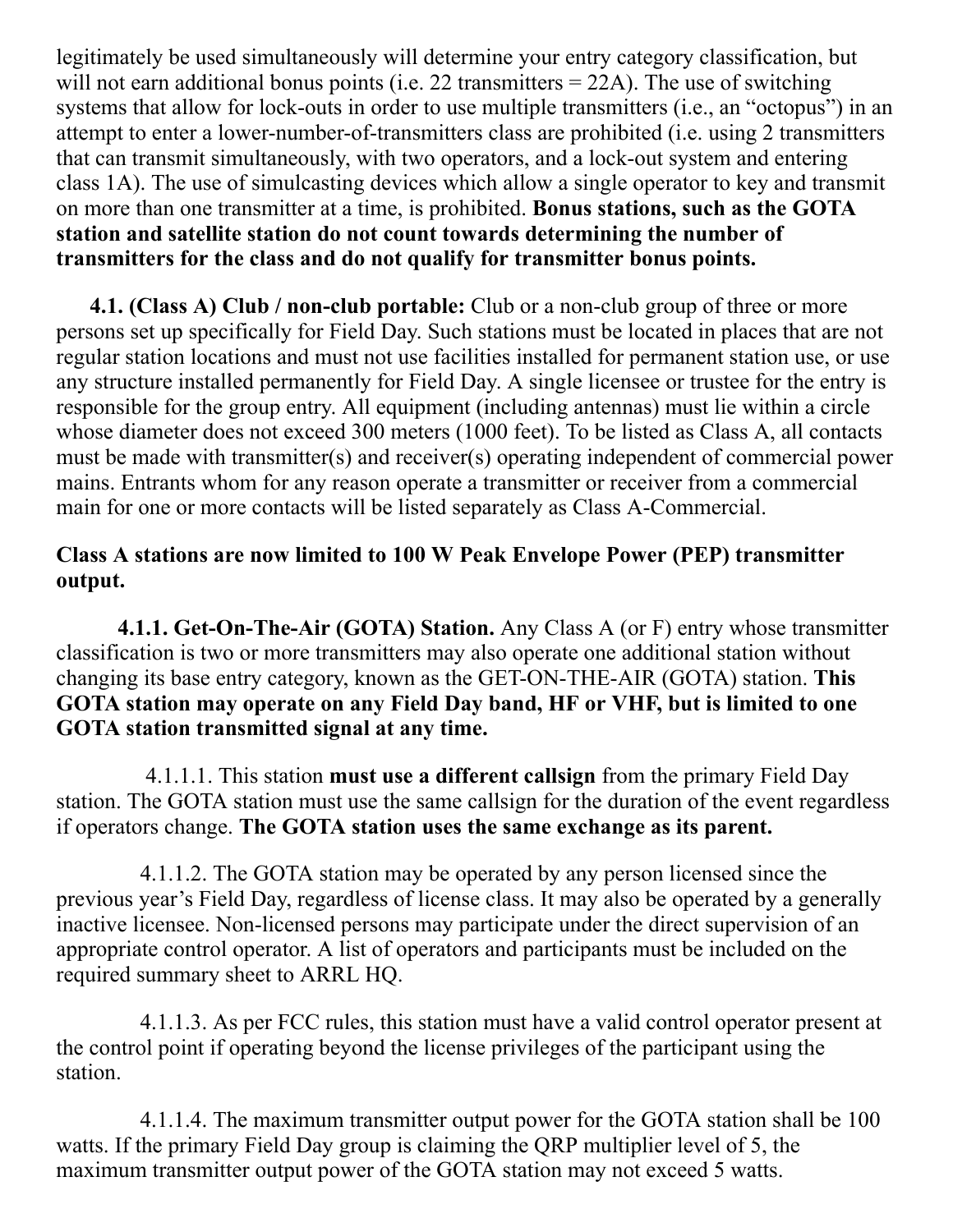4.1.1.5. A maximum of 1000 QSOs made by this station may be claimed for credit by its primary Field Day operation. In addition, bonus points may be earned by this station under rule 7.3.13**.**

4.1.1.6. The GOTA station may operate on any Field Day band. Only one transmitted signal is allowed from the GOTA station at any time.

4.1.1.7. The GOTA station does not affect the additional VHF/UHF station provided for under Field Day Rule 4.1.2. for Class A stations.

4.1.1.8. Participants are reminded that non-licensed participants working under the direction of a valid control operator may only communicate with other W/VE stations or with stations in countries with which the US has entered a third-party agreement.

4.1.1.9. The GOTA station does not qualify as an additional transmitter when determining the number of transmitters eligible for the 100-point emergency power bonus under Rule 7.3.1.

**4.1.2. Free VHF Station:** All Class A entries may also operate one additional transmitter if it operates exclusively on any band or combination of bands above 50 MHz (VHF/UHF) without changing its basic entry classification. This station does not qualify for a 100-point bonus as an additional transmitter. This station may be operated for the clubs Field Day period and all contacts count for QSO credit. **It is operated using the primary callsign and exchange of the main Field Day group** and is separate and distinct from the GOTA station.

**4.2. (Class A - Battery) Club / non-club portable:** Club or non-club group of three or more persons set up specifically for Field Day. All contacts must be made using an output power of 5 Watts or less and the power source must be something other than commercial power mains or motor-driven generator (e.g.: batteries, solar cells, water-driven generator). Other provisions are the same for regular Class A. Class AB is eligible for a GOTA station if GOTA requirements are met; however if a GOTA station is used in this class it must meet the 5-Watt or less power requirement of this category.

**4.3. (Class B) One or two person portable:** A Field Day station set up and operated by no more than two persons. Other provisions are the same for Class A except it is not eligible for a GOTA or free VHF station. One and two person Class B entries will be listed separately.

#### **Class B stations are now limited to 100 W Peak Envelope Power (PEP) transmitter output.**

**4.4. (Class B - Battery) One or two person portable:** A Field Day station set up and operated by no more than two persons. All contacts must be made using an output power of 5 Watts or less **and** the power source must be something other than commercial mains or motor-driven generator. Other provisions are the same for Class A except it is not eligible for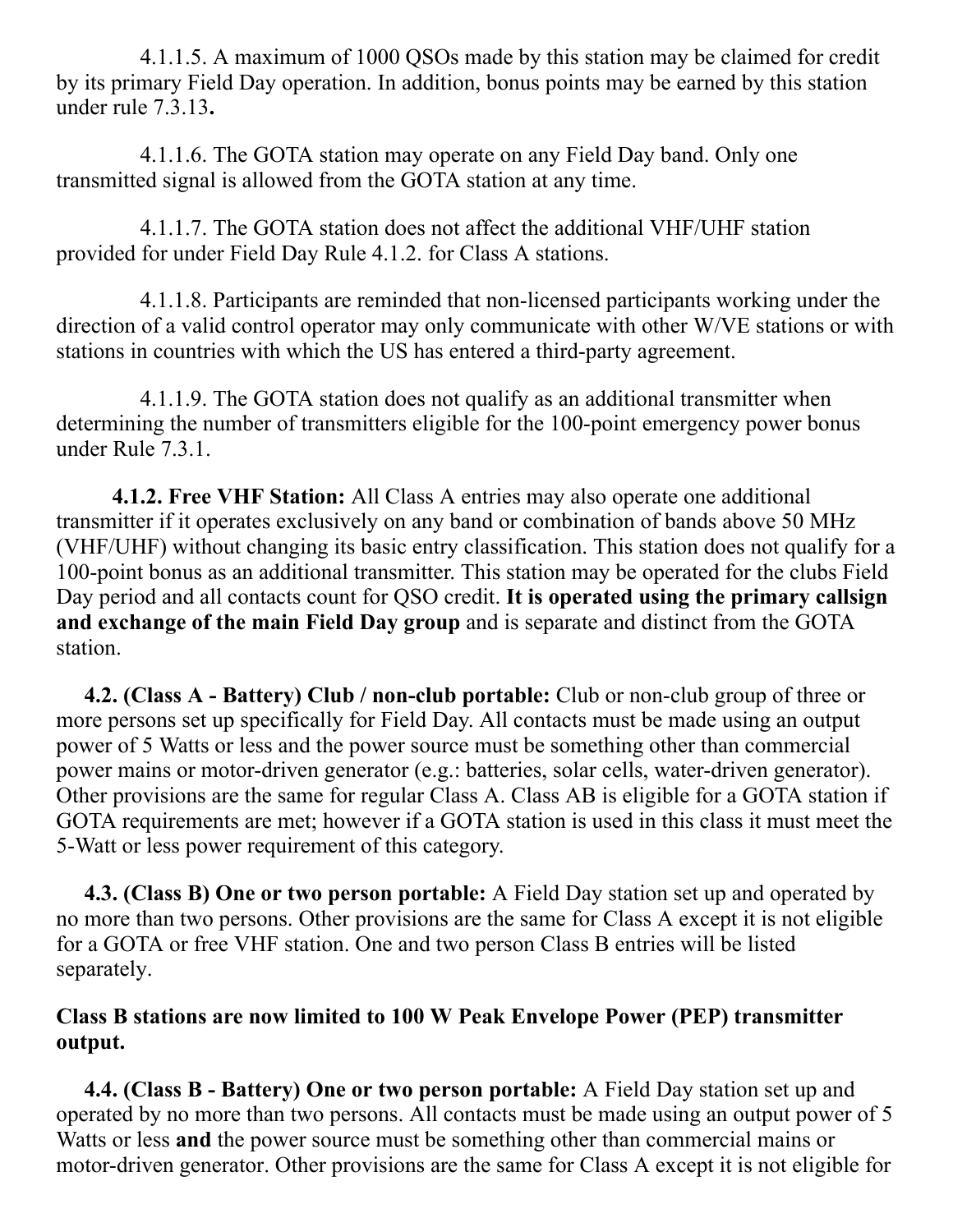a GOTA or free VHF station. One and two person Class B - Battery entries will be listed separately.

**4.5. (Class C) Mobile:** Stations in vehicles capable of operating while in motion and normally operated in this manner. This includes maritime and aeronautical mobile. If the Class C station is being powered from a car battery or alternator, it qualifies for emergency power but does not qualify for the multiplier of 5, as the alternator/battery system constitutes a motor-driven generating system.

#### **Class C stations are now limited to 100 W Peak Envelope Power (PEP) transmitter output.**

**4.6. (Class D) Home stations:** Stations operating from permanent or licensed station locations using commercial power. **NEW for 2022:** Class D stations can count contacts with any other station for QSO credit.

#### **Class D stations are limited to 100 W Peak Envelope Power (PEP) transmitter output.**

**4.7. (Class E) Home stations - Emergency power:** Same as Class D, but using emergency power for transmitters and receivers. Class E may work all Field Day stations.

#### **Class E stations are now limited to 100 W Peak Envelope Power (PEP) transmitter output.**

**4.8. (Class F) Emergency Operations Centers (EOC):** An amateur radio station at an established EOC activated by a club or non-club group. Class F operation must take place at an established EOC site. Stations may utilize equipment and antennas temporarily or permanently installed at the EOC for the event. Entries will be reported according to number of transmitters in simultaneous operation. Class F stations are eligible for a free VHF station. At Class 2F they are also eligible for a GOTA station.

#### **Class F stations are now limited to 100 W Peak Envelope Power (PEP) transmitter output.**

4.8.1. For Field Day purposes, an Emergency Operations Center (EOC) is defined as a facility established by:

a) a Federal, State, County, City or other Civil Government, agency or administrative entity; or,

b) a Chapter of a national or international served agency (such as American Red Cross or Salvation Army) with which your local group has an established operating arrangement;

4.8.1.1. A private company EOC does not qualify for Class F status unless approved by the ARRL Field Day Manager.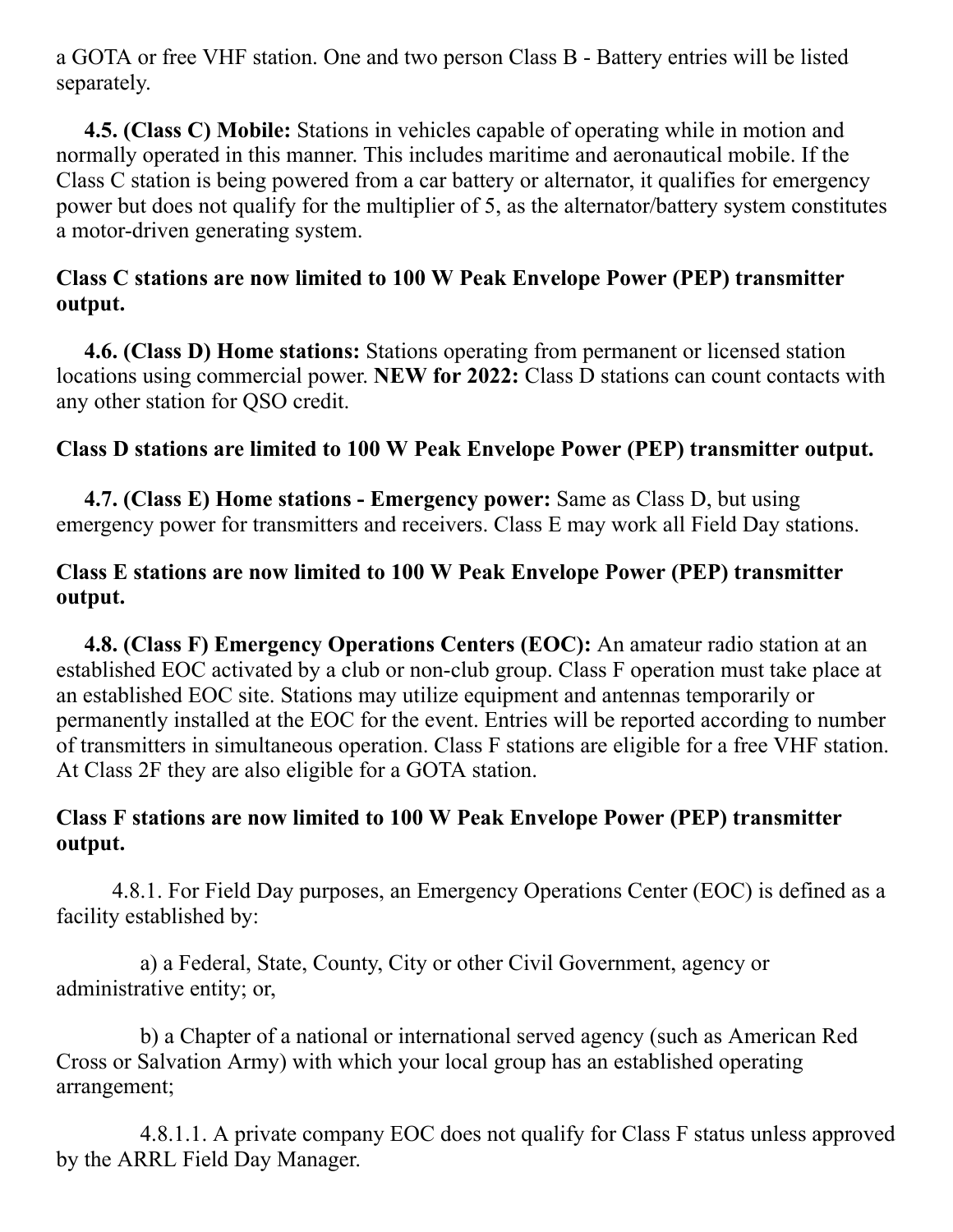4.8.2. Planning of a Class F operation must take place in conjunction and cooperation with the staff of the EOC being activated.

4.8.3. Other provisions not covered are the same as Class A.

4.8.4. A Class F station may claim the emergency power bonus if emergency power is available at the EOC site.

4.8.4.1. The emergency power source must be tested during the Field Day period but you are not required to run the Class F operation under emergency power.

#### **5. Exchange:**

 **Stations in ARRL / RAC sections** will exchange their Field Day operating Class and ARRL / RAC section. Example: a three transmitter Class A station in Connecticut which also has a GOTA station and the extra VHF station would send "3A CT" on CW or Digital, or "3 Alpha Connecticut" on Phone.

 **DX stations** send operating class and the term DX (i.e. 2A DX).

### **6. Miscellaneous Rules:**

6.1. A person may not contact for QSO credit any station from which they also participate.

6.2. A transmitter/receiver/transceiver used to contact one or more Field Day stations may not subsequently be used under any other callsign to participate in Field Day. Family stations are exempt provided the subsequent callsign used is issued to and used by a different family member.

 6.3. Field Day contacts are allowed using Phone, CW and Digital (non-CW) modes. Stations can be worked once per band per mode under this rule.

6.4. All voice contacts are equivalent.

6.5. All non-CW digital contacts are equivalent.

6.6. Cross-band contacts are not permitted (Satellite QSOs cross-band contacts are exempted).

6.7. The use of more than one transmitter at the same time on a single band-mode is prohibited. Exception: a dedicated GOTA station may operate as prescribed in Rule 4.1.

6.8. No repeater contacts are allowed.

6.9. Batteries may be charged while in use. Except for Class D stations, the batteries must be charged from a power source other than commercial power mains. To claim the power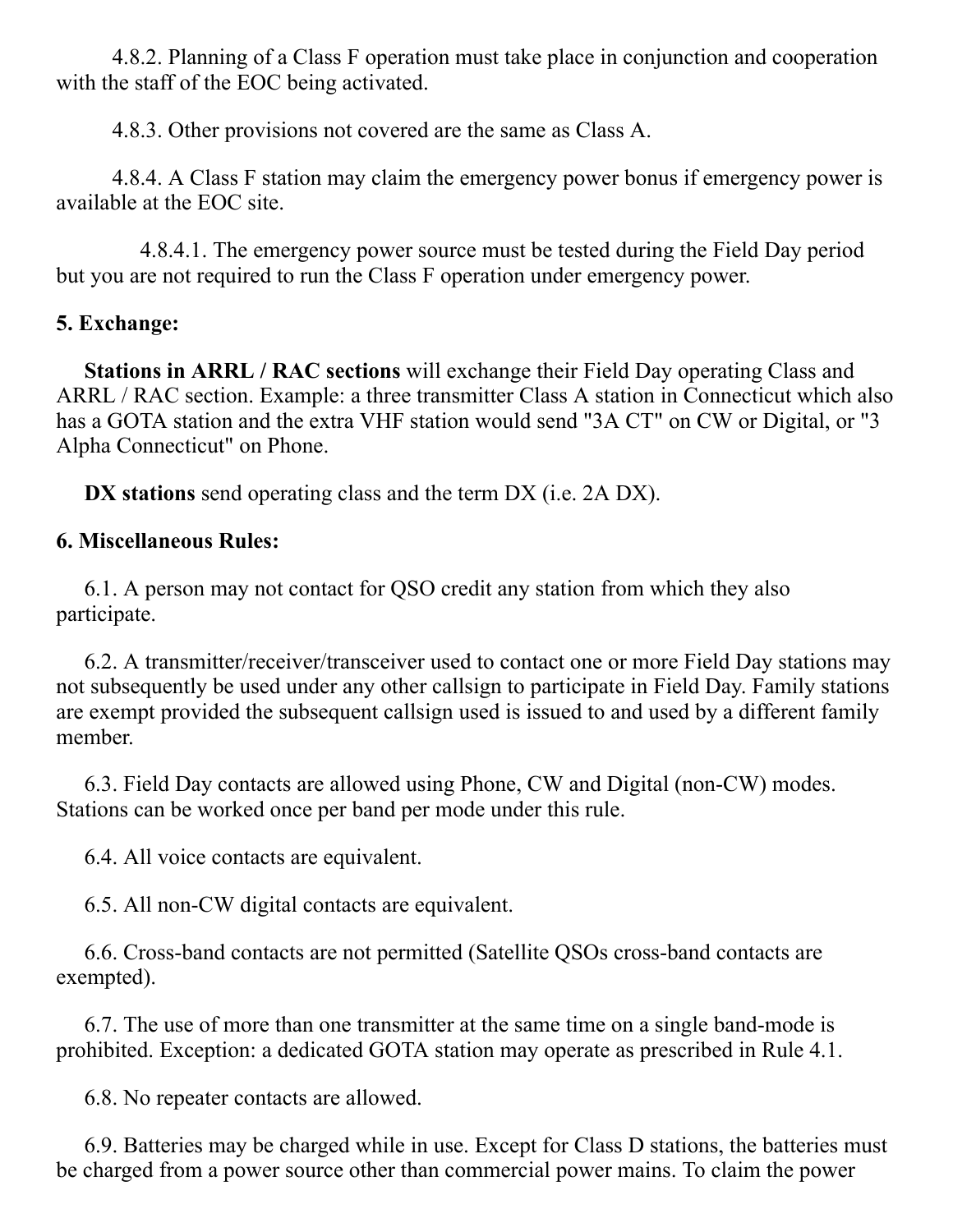multiplier of five, the batteries must be charged from something other than a motor driven generator or commercial mains.

 6.10. All stations for a single entry must be operated under one callsign, except when a dedicated GOTA station is operated as provided under Field Day Rule 4.1.1. it uses a single, separate callsign.

**7. Scoring:** Scores are based on the total number of QSO points times the power multiplier corresponding to the highest power level under which any contact was made during the Field Day period plus the bonus points.

**An aggregate club score will also be published, which will be the sum of all individual entries indicating a specific club (similar to the aggregate score totals used in ARRL affiliated club competitions).** Participants from any Class can optionally include a single club name with their submitted results following Field Day. For example, if Podunk Hollow Radio Club members Becky, W1BXY, and Hiram, W1AW, both participate in 2022 Field Day -- Hiram from his Class D home station, and Becky from her Class C mobile station -both can include the radio club's name when reporting their individual results. The published results listing will include individual scores for Hiram and Becky, plus a combined score for all entries identified as Podunk Hollow Radio Club.

# **7.1. QSO Points:**

7.1.1. Phone contacts count one point each.

7.1.2. CW contacts count two points each.

7.1.3. Digital contacts count two points each.

**7.2. Power multipliers:** The power multiplier that applies is determined by the highest power output of any of the transmitters used during the Field Day operation.

7.2.1. If all contacts are made using a power of 5 Watts or less *and* if a power source other than commercial mains or motor-driven generator is used (batteries, solar cells, waterdriven generator), the power multiplier is 5 (five).

7.2.2. If all contacts are made using a power of 5 Watts or less, but the power source is from a commercial main or from a motor-driven generator, the power multiplier is 2. If batteries are charged during the Field Day period using commercial mains or a motor-driven generator the power multiplier is 2 (two).

7.2.3. If any or all contacts are made using an output power up to 100 Watts or less, the power multiplier is 2 (two).

7.2.4. If any or all contacts are made using an output power greater than 100 Watts, the power multiplier is 1 (one). **NEW for 2022: Power output cannot exceed 100 watts Peak**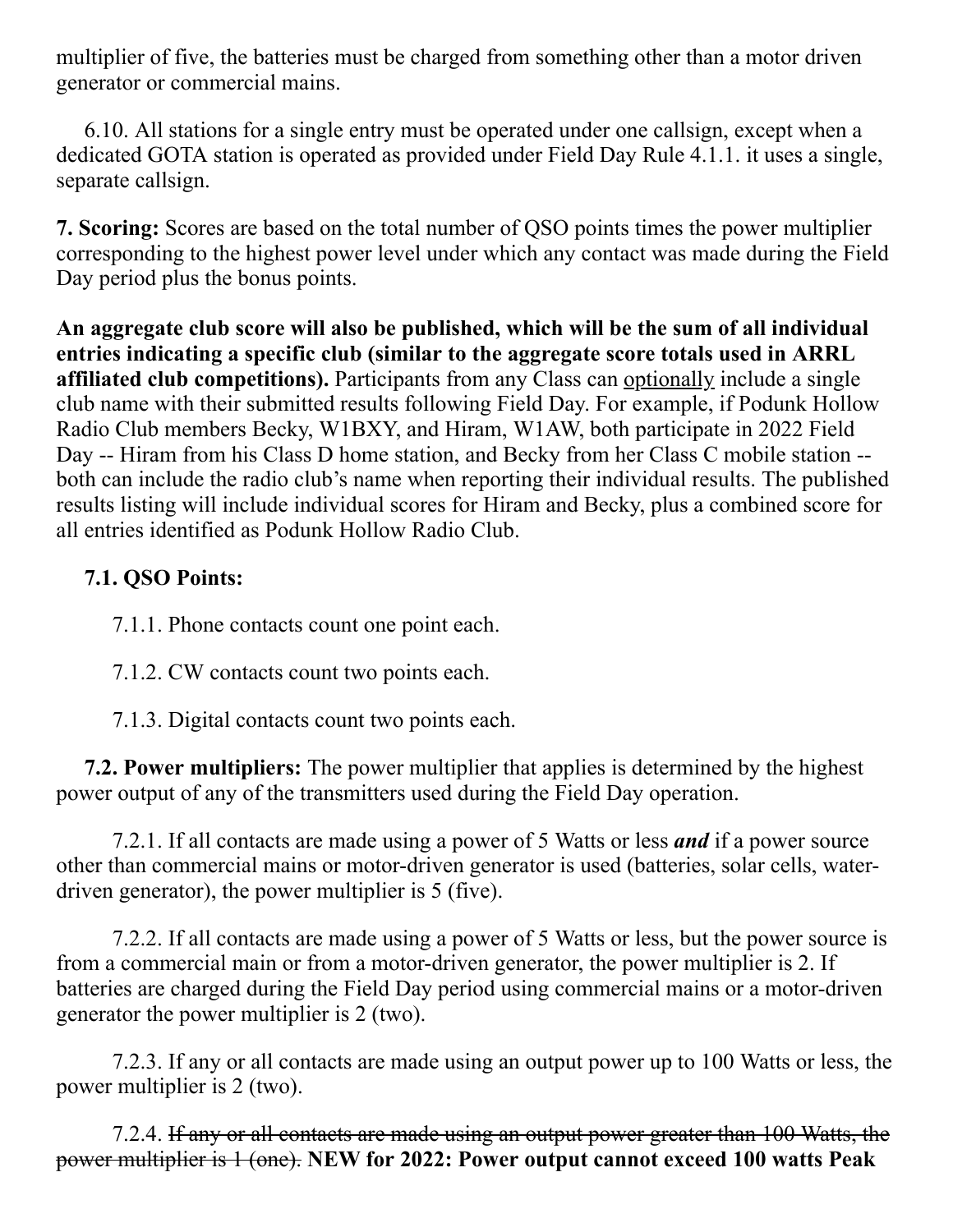#### **Envelope Power (PEP) transmitter output.**

7.2.5. The power multiplier for an entry is determined by the maximum output power used by any transmitter used to complete any contact during the event. (Example: a group has one QRP station running 3 Watts and a second station running 100 Watts, the power multiplier of 2 applies to all contacts made by the entire operation).

**7.3. Bonus Points:All stations are eligible for certain bonus points, depending on their entry class.** The following bonus points will be added to the score, after the multiplier is applied, to determine the final Field Day score. Bonus points will be applied only when the claim is made on the summary sheet and any proof required accompanies the entry or is received via email or normal mail delivery.

**7.3.1. 100% Emergency Power:** 100 points per transmitter classification if all contacts are made only using an emergency power source up to a total of 20 transmitters **(maximum 2,000 points). GOTA station and free VHF Station for Class A and F entries do not qualify for bonus point credit and should not be included in the club's transmitter total.** All transmitting equipment at the site must operate from a power source completely independent of the commercial power mains to qualify. (Example: a club operating 3 transmitters plus a GOTA station and using 100% emergency power receives 300 bonus points.) **Available to Classes A, B, C, E, and F.**

**7.3.2. Media Publicity: (Rule Change for 2022)** 100 bonus points may be earned for obtaining publicity from the local media. Proof of the actual media publicity received (newspaper article, social media post, etc.) must be submitted to claim the points. Any combination of bona fide media hits would qualify for the bonus points. For example, posting the details of your upcoming or ongoing Field Day activity, or your Field Day results, on a club or news media site, on Facebook, or via Twitter and Instagram would meet the bonus criteria. **Available to all Classes.**

**7.3.3. Public Location:** 100 bonus points for physically locating the Field Day operation in a public place (i.e. shopping center, park, school campus, etc). The intent is for amateur radio to be on display to the public. **Available to Classes A, B and F.**

**7.3.4. Public Information Table:** 100 bonus points for a Public Information Table at the Field Day site. The purpose is to make appropriate handouts and information available to the visiting public at the site. A copy of a visitor's log, copies of club handouts or photos is sufficient evidence for claiming this bonus. **Available to Classes A, B and F.**

**7.3.5. Message Origination to Section Manager:** 100 bonus points for origination of a formal message to the ARRL Section Manager or Section Emergency Coordinator by your group from its site. You should include the club name, number of participants, Field Day location, and number of ARES operators involved with your station. **The message must be transmitted during the Field Day period and a copy of it must be included in your submission in standard ARRL radiogram or no credit will be given. The message must leave or enter the Field Day operation via amateur radio RF.**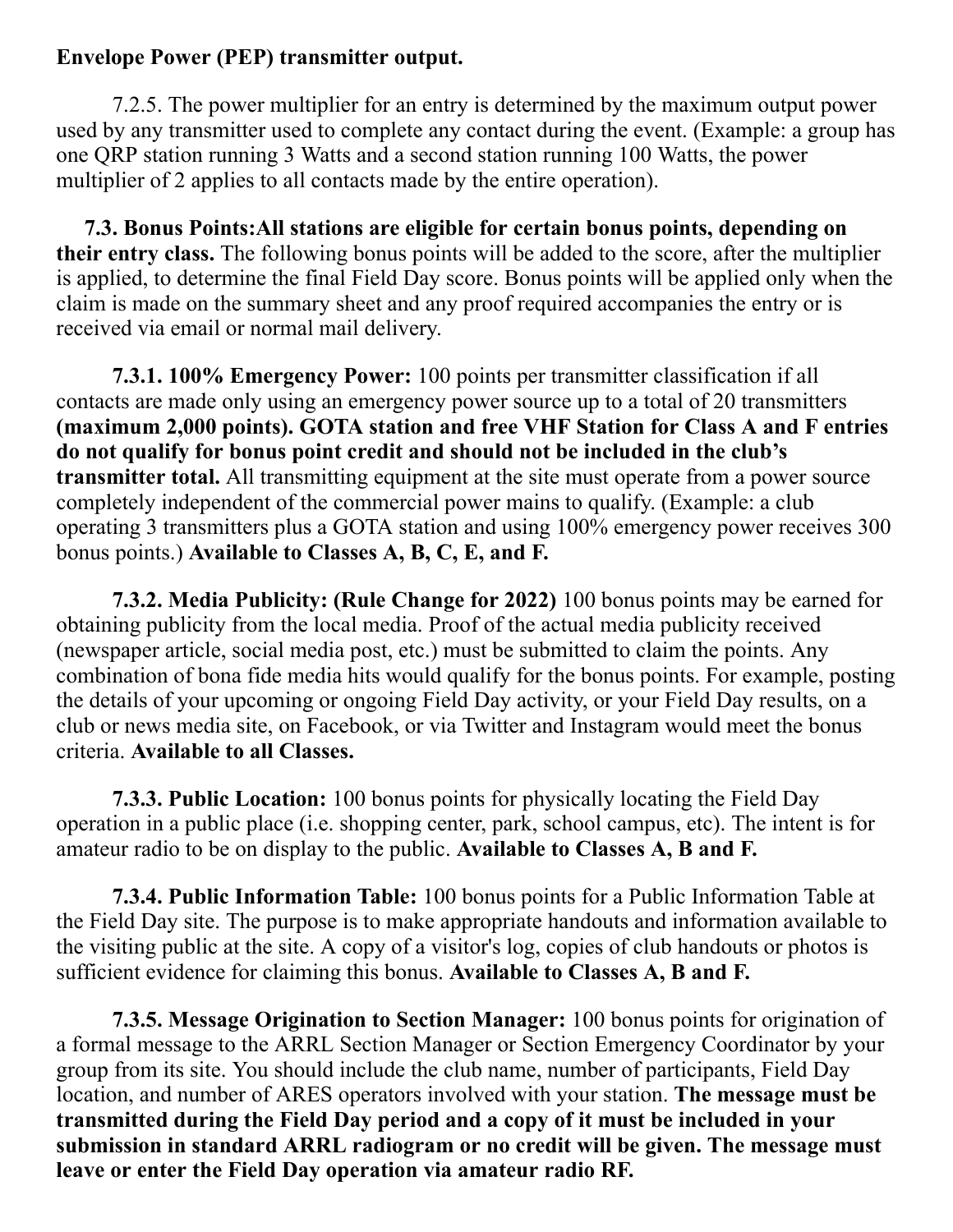The Section Manager message is separate from the messages handled in Rule 7.3.6. and may not be claimed for bonus points under that rule. **Available to all Classes.**

**7.3.6. Message Handling:** 10 points for each formal message originated, relayed or received and delivered during the Field Day period, up to a maximum of 100 points (ten messages). Copies of each message must be included with the Field Day report. The message to the ARRL SM or SEC under Rule 7.3.5. does not count towards the total of 10 for this bonus. **All messages claimed for bonus points must leave or enter the Field Day operation via amateur radio RF**. **Available to all Classes.**

**7.3.7. Satellite QSO:** 100 bonus points for successfully completing at least one QSO via an amateur radio satellite during the Field Day period. "General Rules for All ARRL Contests" (Rule 3.7.2.), (the no-repeater QSO stipulation) is waived for satellite QSOs. Groups are allowed one dedicated satellite transmitter station without increasing their entry category. Satellite QSOs also count for regular QSO credit. Show them listed separately on the summary sheet as a separate "band." You do not receive an additional bonus for contacting different satellites, though the additional QSOs may be counted for QSO credit unless prohibited under Rule 7.3.7.1. The QSO must be between two Earth stations through a satellite. **Available to Classes A, B, and F.**

7.3.7.1 Stations are limited to one (1) completed QSO on any single channel FM satellite.

**7.3.8. Alternate Power:** 100 bonus points for Field Day groups making a minimum of five QSOs without using power from commercial mains or petroleum driven generator. This means an "alternate" energy source of power, such as solar, wind, methane or water. This includes batteries charged by natural means (not dry cells). The natural power transmitter counts as an additional transmitter. If you do not wish to increase your operating category, you should take one of your other transmitters off the air while the natural power transmitter is in operation. A separate list of natural power QSOs should be submitted with your entry. **Available to Classes A, B, E, and F.**

**7.3.9. W1AW Bulletin:** 100 bonus points for copying the special Field Day bulletin transmitted by W1AW (or K6KPH) during its operating schedule during the Field Day weekend (listed in this rules announcement). An accurate copy of the message is required to be included in your Field Day submission. (Note: The Field Day bulletin must be copied via amateur radio. It will not be included in Internet bulletins sent out from Headquarters and will not be posted to Internet BBS sites.) **Available to all Classes.**

 **7.3.10. Educational activity bonus:** One (1) 100-point bonus may be claimed if your Field Day operation includes a specific educational-related activity. The activity can be diverse and must be related to amateur radio. It must be some type of formal activity. It can be repeated during the Field Day period but only one bonus is earned. For more information consult the FAQ in the complete Field Day packet. **Available to Classes A & F entries and available clubs or groups operating from a club station in class D and E with 3 or more participants.**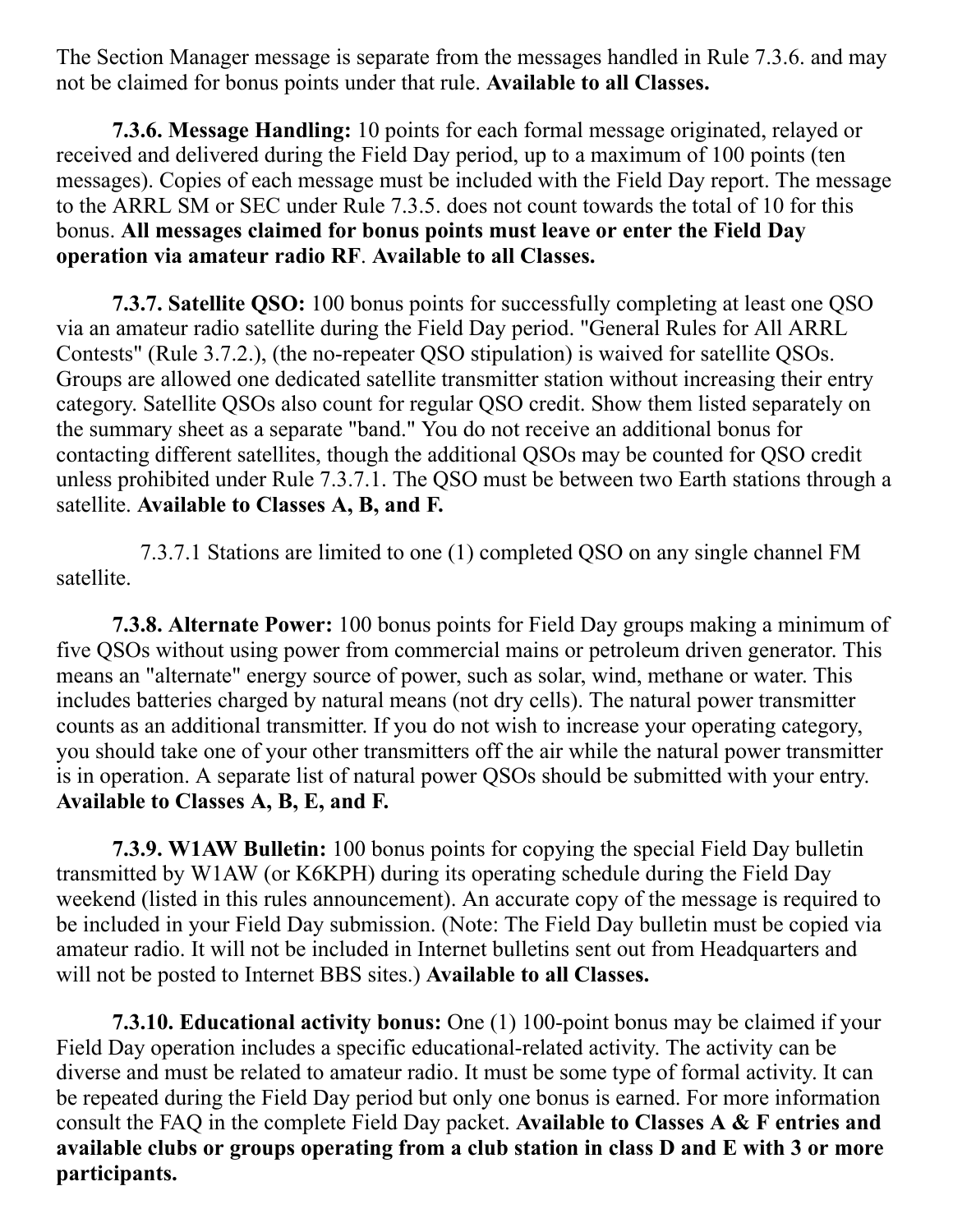**7.3.11. Site Visitation by an elected governmental official:** One (1) 100-point bonus may be claimed if your Field Day site is visited by an elected government official as the result of an invitation issued by your group. **Available to all Classes.**

 **7.3.12. Site Visitation by a representative of an agency:** One (1) 100-point bonus may be claimed if your Field Day site is visited by a representative of an agency served by ARES in your local community (American Red Cross, Salvation Army, local Emergency Management, law enforcement, etc.) as the result of an invitation issued by your group. ARRL officials (SM, SEC, DEC, EC, etc) do not qualify for this bonus. **Available to all Classes.**

**7.3.13. GOTA Bonus.** Class A and F stations operating a GOTA station may earn the following bonus points:

 7.3.13.1. When a GOTA operator successfully completes 20 QSOs, they receive 20 bonus points. Upon reaching an additional 20 QSOs the same operator receives a second 20 bonus points, up to a maximum of 100 Bonus points per GOTA operator. An operator may make more than 100 QSOs but the QSOs over 100 do not qualify for an additional bonus.

7.3.13.1.1. Additional GOTA operators may earn the GOTA bonus points under this rule, up to the maximum of 500 bonus points. (Remember that there is a 1000-QSO limit for the GOTA station. But no single GOTA operator may earn more than 100 of the GOTA bonus points except as provided in 7.3.13.2.)

7.3.13.1.2. A single GOTA operator must complete all 20 QSOs required before the bonus is earned. There is no "partial credit" for making only a portion of the 20 QSOs or "pooling" QSOs between operators.

7.3.13.2. If a GOTA station is supervised full-time by a GOTA Coach, the bonus points earned for each 20 QSOs completed under Rule 7.3.13.1. will be doubled.

 7.3.13.2.1. The GOTA Coach supervises the operator of the station, doing such things as answering questions and talking them through contacts, but may not make QSOs or perform logging functions.

 7.3.13.2.2. To qualify for this bonus, there must be a designated GOTA Coach present and supervising the GOTA station at all times it is being operated.

**7.3.14. Web submission:** A 50-point bonus may be claimed by a group submitting their Field Day entry via the **<https://field-day.arrl.org/fdentry.php>** web app. **Available to all Classes.**

# **7.3.15. Field Day Youth Participation:**

7.3.15.1. A 20-point bonus (maximum of 100) may be earned by any Class A, C, D, E, or F group for each participant age 18 or younger at your Field Day operation that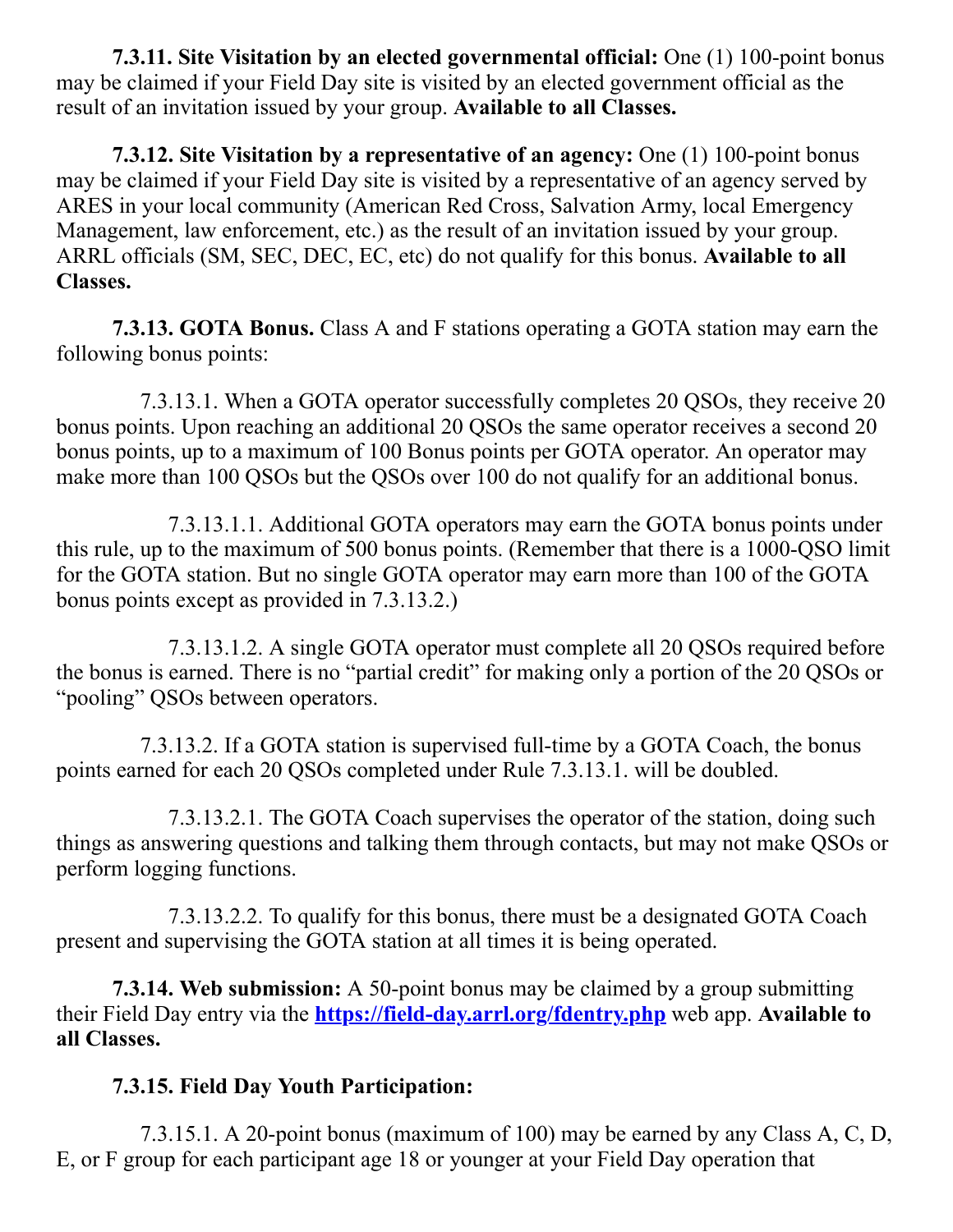completes at least one QSO.

7.3.15.2. For a 1-person Class B station, a 20-point bonus is earned if the operator is age 18 or younger. For a 2-person Class B station, a 20-point bonus is earned for each operator age 18 or younger (maximum of 40 points.) Keep in mind that Class B is only a 1 or 2 person operation. This bonus does not allow the total number of participants in Class B to exceed 1 or 2.

**7.3.16 Social Media:** 100 points for promoting your Field Day activation to the general public via an active, recognized and utilized social media platform (Facebook, Twitter, Instagram, etc). This bonus is available to bona fide amateur radio clubs and Field Day groups that welcome visitors to their operation. Individual participants do not qualify for this bonus. Club websites do not qualify for this bonus. **Available to all classes.**

**7.3.17 Safety Officer Bonus:** A 100-point bonus may be earned by having a person serving as a Safety Officer for those groups setting up Class A stations. This person must verify that all safety concerns on the Safety Check List (found in the ARRL Field Day Packet) have been adequately met. This is an active bonus – simply designating someone as Safety Officer does not automatically earn this bonus. A statement verifying the completion of the Safety Check List must be included in the supporting documentation sent to ARRL HQ in order to claim this bonus. **Available to Class A entries only.**

#### **8. Reporting:**

**8.1. Entries may be submitted to the ARRL via:**

**8.1.1. Field Day Web App at <https://field-day.arrl.org/fdentry.php> or**

**8.1.2. USPS or other delivery service to (tracking highly recommended): Field Day Entries, 225 Main St, Newington, CT 06111.**

**8.2. Entries must be postmarked or submitted by Tuesday July 26, 2022. Late entries cannot be accepted.**

8.3. A complete Field Day Web Applet Submission site entry consists of:

8.3.1. An official ARRL summary sheet which is completed via web app at **<https://field-day.arrl.org/fdentry.php>**;

8.3.2. Supporting information uploaded via web app. Supporting information must include:

8.3.2.1. An attached list of stations worked by band/mode during the Field Day period (**[dupe sheet](http://www.arrl.org/files/file/Field-Day/2019/2018-Field-Day-2-page-dupesheet.pdf)** or an alpha/numeric list sorted by band and mode – a Cabrillo log can be submitted in lieu of a **[Dupe Sheet](http://www.arrl.org/files/file/Field-Day/2019/2018-Field-Day-2-page-dupesheet.pdf)**/Calls list by band/mode); and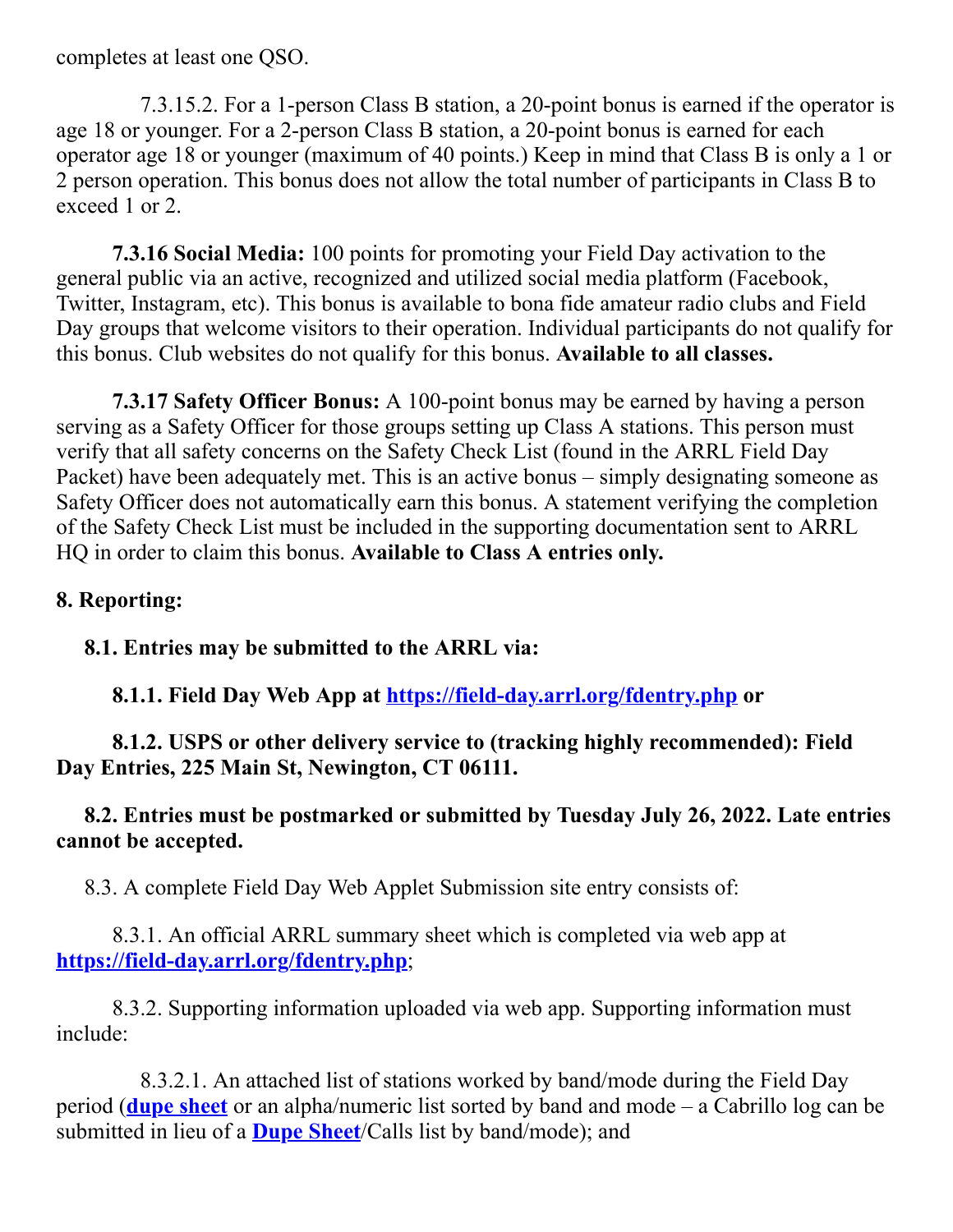8.3.2.2. Proof of all bonus points claimed (copies of visitor logs, press releases, NTS messages handled, photographs, etc).

8.3.2.3 The web app will display a confirmation number and email a confirmation of your Field Day entry to the email address entered via the app. Please be sure to record this confirmation number and/or save the confirmation email.

8.4 While the preferred method of submitting entries is via the Web Applet, entries and/or supporting documentation may alternately be submitted via email to **[fieldday@arrl.org](mailto:fieldday@arrl.org?subject=ARRL%20Field%20Day%20)**. A complete non-web-app email submission consists of:

8.4.1. An electronic copy of an ARRL summary sheet completely and accurately filled out;

8.4.2. An attached list of stations worked by band/mode during the Field Day period (**[dupe sheet](http://www.arrl.org/files/file/Field-Day/2019/2018-Field-Day-2-page-dupesheet.pdf)** or an alpha/numeric list sorted by band and mode); and

8.4.3. Proofs of bonus points claimed (copies of visitor logs, press releases, NTS messages handled, photographs, etc).

8.5. A complete land/postal-mail or delivery non-electronic submission consists of:

8.5.1. A complete and accurate ARRL summary sheet;

8.5.2. An accompanying list of stations worked by band/mode during the Field Day period (**[dupe sheet](http://www.arrl.org/files/file/Field-Day/2019/2018-Field-Day-2-page-dupesheet.pdf)** or an alpha/numeric list sorted by band and mode); and

8.5.3. Proofs of bonus points claimed (copies of visitor logs, press releases, NTS messages handled, photographs, etc).

**8.6. Complete station logs are NOT required for submission**, and ARRL does not use the logs. The club should maintain log files for one year in case they are requested by ARRL HQ. **However, a list of stations worked sorted by band and mode [\(dupe sheet](http://www.arrl.org/files/file/Field-Day/2019/2018-Field-Day-2-page-dupesheet.pdf)) is required.**

**8.7. Cabrillo format log files are NOT required for Field Day entries,** but they will be accepted in lieu of the <u>[dupe sheets](http://www.arrl.org/files/file/Field-Day/2019/2018-Field-Day-2-page-dupesheet.pdf)</u> (but do not constitute an entry unless the web app (or a corresponding summary sheet with complete mailed entry) is also submitted.

8.8. Digital images of proof of bonus points are acceptable.

8.9. Electronic submissions are considered signed when submitted.

# **9. Miscellaneous:**

9.1. The schedule of bulletin times for W1AW is included in this announcement. While W1AW does not have regular bulletins on weekends, the Field Day message will be sent